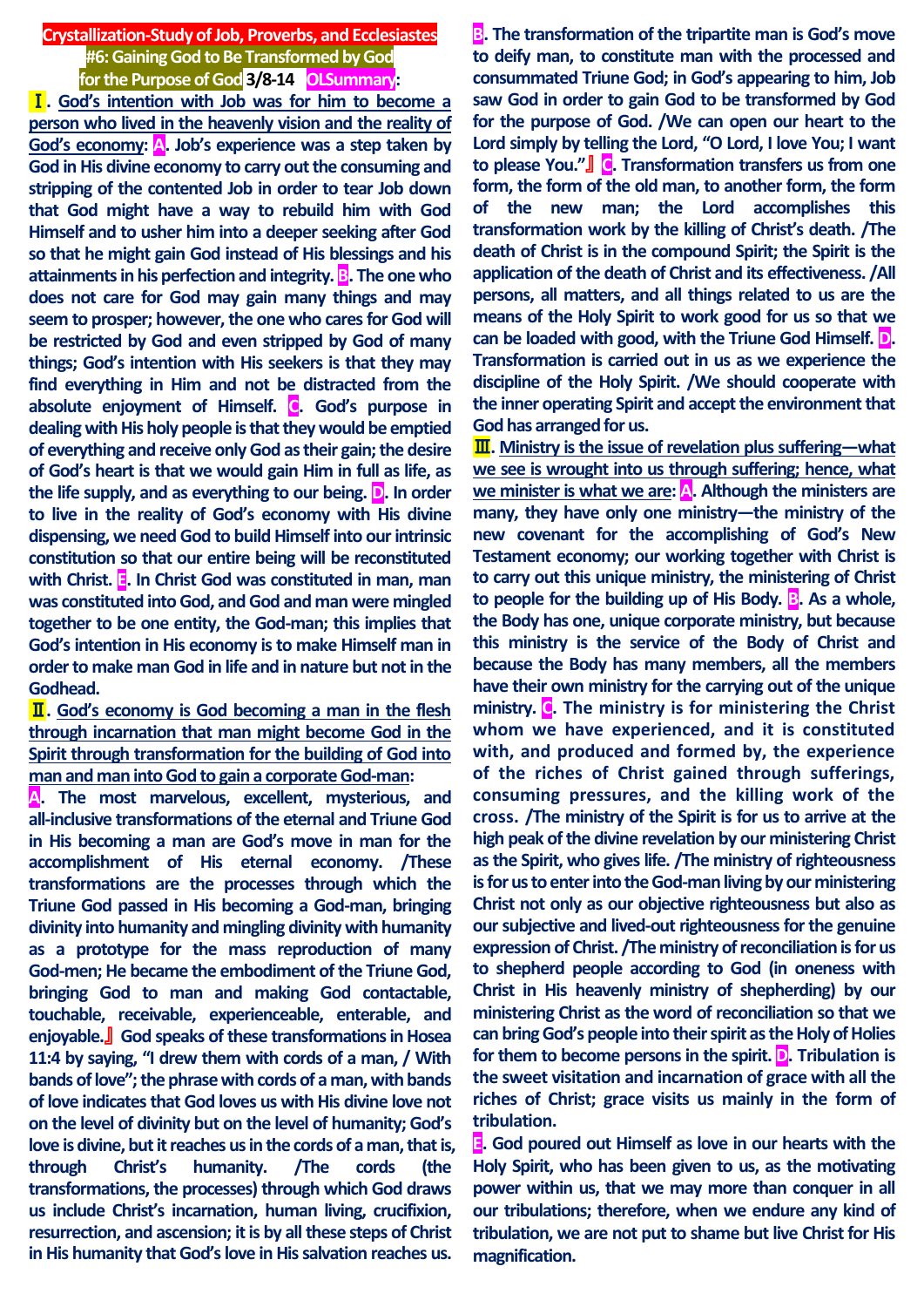CP1:Exercise spirit while still youngand be filled with the Spirit and practice the God-man living which expresses God

OL1: God's intention with Job was for him to become a person who lived in the heavenly vision and the reality of God's economy.

OL2:The one who does not care for God may gain many things and may seem to prosper; however, the one who cares for God will be restricted by God and even stripped by God of many things; God's intention with His seekers is that they may find everything in Him and not be distracted from the absolute enjoyment of Himself.

Phil. 3:13-14 Brothers, I do not account of myself to have laid hold; but one thing I do: Forgetting the things which are behind and stretching forward to the things which are before, I pursue toward the goal for the prize to which God in Christ Jesus has called me upward.

**OL3**: God's economy is God becoming a man in the flesh through incarnation that man might become God in the Spirit through transformation for the building of God into man and man into God to gain a corporate God-man. John 1:14 And the Word became flesh and tabernacled among us…1 Cor. 15:45…The last Adam became a life-giving Spirit. He lived a human life, yet He lived not by His human life but by His divine life to express the divine attributes in His human virtues. Such a living is the model of the human living of His mass reproduction of the many God-men.

His death was not merely the all-inclusive death. It…was the all-problems-solving death. To accomplish such a death, He became the flesh of sin (but only in its likeness). He had the likeness of the flesh of sin, but within Him there is no sin. It was by this that He was made sin and condemned sin in the flesh…. We need to pay our full attention to this. He was God. First, He became a man. Second, He became the embodiment of God, which was the real tabernacle. Then He became the Lamb.

In His becoming a man, He also became a serpent (only in its likeness as the bronze serpent)…. By becoming a serpent, He destroyed the devil, the ancient serpent, who has the might of death, and He judged the world, which is the system (invented by the satanic systematization), the cosmos, of the devil, its ruler.

As the last Adam, He ended the old man. As the end of the old man, He crucified the old man and terminated the old creation. The old man is the representative, the center, of the old creation, so by destroying the old man He terminated the old creation.

In His all-conquering resurrection He accomplished three main things. First, He uplifted His humanity for Him to be begotten of God as God's firstborn Son. Second, (we) became…the many sons of God as His many brothers….Third, Christ, as the last Adam, became the life-giving Spirit, the pneumatic Christ, the all-inclusive compounded Spirit, as the consummation of the processed and consummated Triune God.

Application: Newly saved, Youth and College Students

Young people, college students, and newly saved

ones should begin learning to exercise the spirit and touch the Lord from a young age.

2 Chronicles 34:3 And in the eighth year of his reign, while he was still young (at the age of 16), he began to seek after the God of David his father (from a recent Bible reading). FN "while still young": This shows that when one is young, one has the ability to touch God.

May you exercise your spirit to recognize and carry out God's economy while you are young! The Triune God went through the processes of incarnation, human living, death, resurrection, and ascension. It is not for you to be a good man, but for you to receive God's dispensation and become a God-man. God became man, for man to become a God-man in God's life and nature but not in the Godhead. In order for man to become a God-man, it is necessary to have the discipline of the Holy Spirit for the tribulations outside and the renewing of the Holy Spirit inside. In your tribulations, open your heart to the Lord and only care for the Lord.

For example, when studying for an exam, you should first proactively and positively engage yourself in the exam. Whether you are a naturally proactive person or not, be strengthened in your inner man and your regenerated spirit, open each part of your heart to the Lord, so that Christ may spread from your spirit to the mind, will and emotion of your soul. If you do so, Christ can make home in your heart. This is the right way for you to study for your exam in a proactive and positive way in the new man. Do not engage the study of your exam reluctantly with an oblique attitude (an attitude of not tackling things head-on). Rather, you should face it head-on squarely. If you do so, you can engage your study of the exam in the divine dispensation. Eph. 3:16 That He would grant you, according to the riches of His glory, to be strengthened with power through His Spirit into the inner man, 17 That Christ may make His home in your hearts through faith, that you, being rooted and grounded in love,

Moreover, accept the restrictions and tribulations of the exam. Recall that God has gone through a long process and is now a life-giving Spirit. In order to engage you in the study of exam straight forwardly, God went through the processes to strengthen your spirit through the life-giving Spirit, and for Christ, the life-giving Spirit to spread in your heart. When Christ spreads in your mind, you can experience him as your needed ability such as wisdom, understanding, good memory, and concentration. In fact, all your needs can be found in the compounded life-giving Spirit. The God-man living is a life that is filled by the Spirit and expresses God. In addition, God and man are mingled together corporately to build up the Body of Christ. May your life be blessed under the divine dispensation in God's economy! Prayer: Oh Lord Jesus, God desires me to have a God-man living. The environment which I have to study now, is a restriction for God to build Himself in me. I want to gain the Lord by exercising my spirit and engage in my studies head-on and not with an oblique attitude. Experience Christ as my needed ability such as wisdom, understanding, good memory and concentration. Exercise my spirit and learn to touch the Lord while I am still young!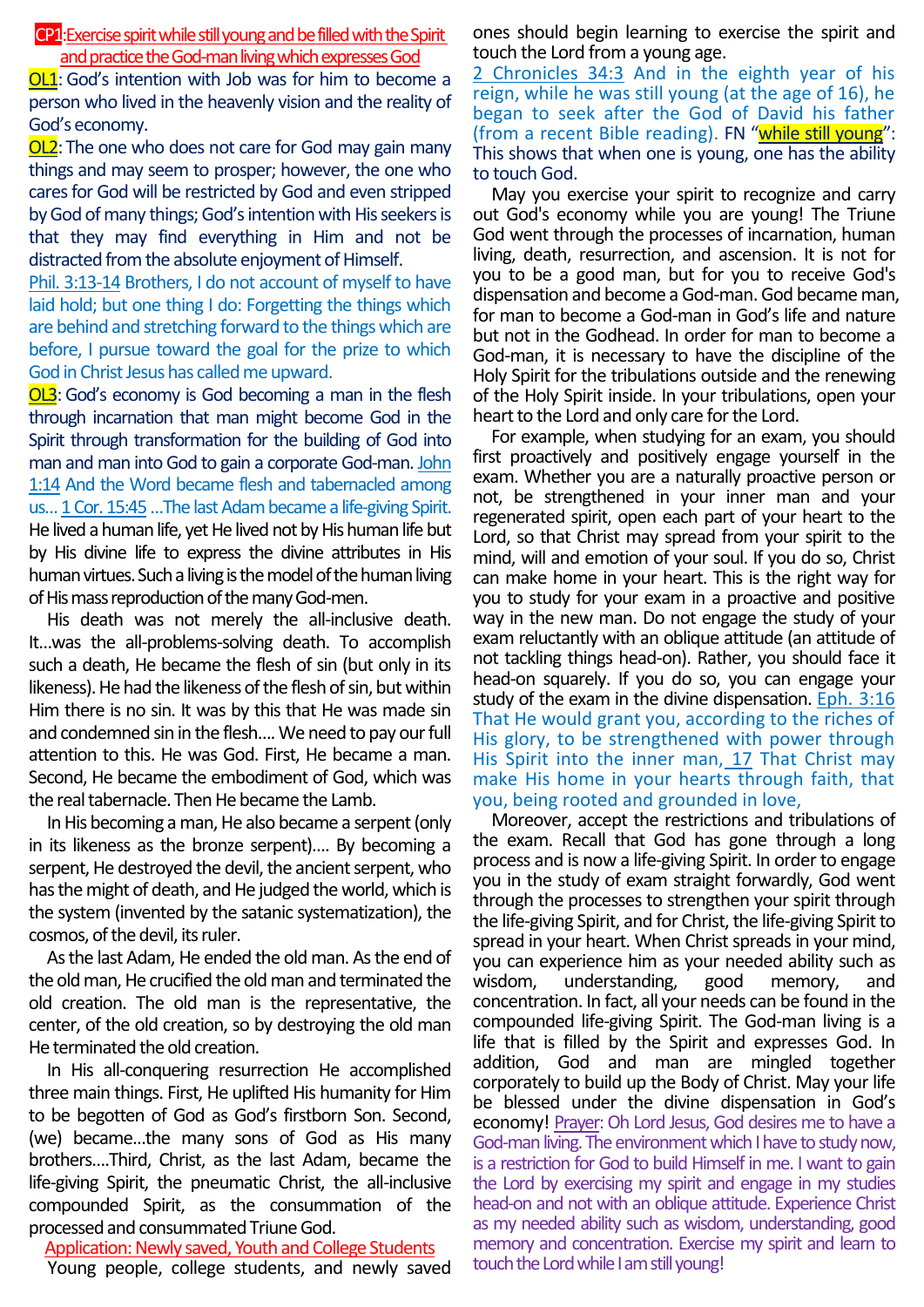CP2:Not losing heart in the sufferings but be strengthened in the cherishing of the Lord's humanity and the nourishing of His divinity, accept the environment and break through

OL1:God speaks of these transformations in Hosea 11:4 by saying, "I drew them with cords of a man, / With bands of love"; the phrase with cords of a man, with bands of love indicates that God loves us with His divine love not on the level of divinity but on the level of humanity; God's love is divine, but it reaches us in the cords of a man, that is, through Christ's humanity: OL2: The cords (the transformations, the processes) through which God draws us include Christ's incarnation, human living, crucifixion, resurrection, and ascension; it is by all these steps of Christ in His humanity that God's love in His salvation reaches us. Rom.  $8:37...$ In all these things we more than conquer through Him who loved us. 38 Neither death nor life…nor things present nor things to come nor powers 39 nor height nor depth nor any other creature will be able to separate us from the love of God, which is in Christ Jesus our Lord.

The love of God is the source of His eternal salvation. This love is in Christ and has been poured out in our hearts through the Holy Spirit. Nothing can separate us from this love of God. In God's salvation this love to us has become the love of Christ, which does many marvelous things for us through the grace of Christ until God's complete salvation is accomplished in us. These marvelous things provoke God's enemy to attack us with all kinds of sufferings and calamities. However, because of our response to the love of God in Christ, these attacks have become benefits to us.

OL3:Transformation is carried out in us as we experience the discipline of the Holy Spirit. OL4:We should cooperate with the inner operating Spirit and accept the environment that God has arranged for us.

2 Cor. 3:16-17 …Whenever their heart turns to the Lord, the veil is taken away. And the Lord is the Spirit; and where the Spirit of the Lord is, there is freedom.

How do we open our heart to the Lord? Whenever we have to make a determination or decision, we should first say to the Lord, "O Lord, I love You. I am willing to please You." This kind of prayer opens our will to the Lord, and once our will is opened, the Lord will enter into it. In addition, whenever we love or desire something, we should stop for a moment and say to the Lord, "O Lord, I love You. I want to please You." This opens our emotion to the Lord. When we do this, the Lord will surely enter into our emotion. Similarly, whenever we begin to think about something, we should stop our thinking for a moment and say to the Lord, "O Lord, I love You. I want to please You." This kind of statement opens our mind to the Lord, and through this opening, the Lord will be able to enter into our mind.

## Application to business person / serving ones

God drew you with cords of a man, with bands of love. God's love reaches you on the level of humanity of Christ. In another words, God's love reaches you and draws you in

Christ in your life of graduate school and business life. In your business life, you may experience organizational changes, promotions, demotions, restructuring due to sudden business changes, job transfers, job changes, company mergers, bankruptcies, and so on. But please realize that the Lord is with you in this very real situation. The Lord will cherish, be compassionate, and encourage you in His humanity. In addition, He can strengthen your spirit in His nourishment of divinity. In this way, in the Lord's cherishing of humanity and nourishing of divinity, do not be discouraged by hardships, but be strengthened, accept the environment, and break through. For example, a supervisor whom you cannot get along with has been assigned over you. You need to experience Christ and carry out your duties faithfully in accordance with your boss's policies. Eph. 6:5 Slaves, be obedient to those who are your masters according to the flesh with fear and trembling, in singleness of your heart, as to Christ; 6 Not with eye-service as men-pleasers but as slaves of Christ, doing the will of God from the soul; 7 With good will serving as slaves, as serving the Lord and not men; 8 Knowing that whatever good thing each one does, this he will receive back from the Lord, whether he is a slave or a free man.

As an exception, if there is clear wrongdoing or immorality existing, you should express your opposition to your supervisor. If your boss continues to be illegal, you should leave your job with the Lord to stay out of the illegal situation. In such an environment, it is easy to not know what to do and to fall into unbelief that the Lord is not with us. May the Lord strengthen your spirit and your faith.This kind of hardship is never pleasant, but you will be perfected in your hardship. We should not think, "This environment is a little unique, so we can't rely on the Lord". In fact, all environments are environments under the discipline of the Holy Spirit, and not by chance. At the same time, the same Holy Spirit is working in you, strengthening, moistening, renewing, and transforming you. Therefore, you should exercise your spirit, open your heart to the Lord, and accept His environmental arrangements and inner transforming work.

Where the Spirit of the Lord is, there is liberation; without the Spirit of the Lord, there is no liberation from bondage. As the Spirit of the Lord spreads to our mind, it is freed from the bondage of stubbornness, complexity, pride, blindness, and corruption. Open your mind, put your mind to your spirit, and allow the Spirit of the Lord to spread in your mind. Prayer:Oh Lord Jesus, God's love reaches me through the cords of man, that is the humanity of Christ. I thank the Lord that He is with me in practical situations, cherishing, sympathizing, and encouraging me in the humanity of Christ, even when I encounter serious hardships due to various environmental changes in my business life. Even in difficult circumstances where I don't know what to do, Iset my mind to the spirit so that I don't fall into unbelief, and open to the transforming Spirit under the discipline of the Holy Spirit.